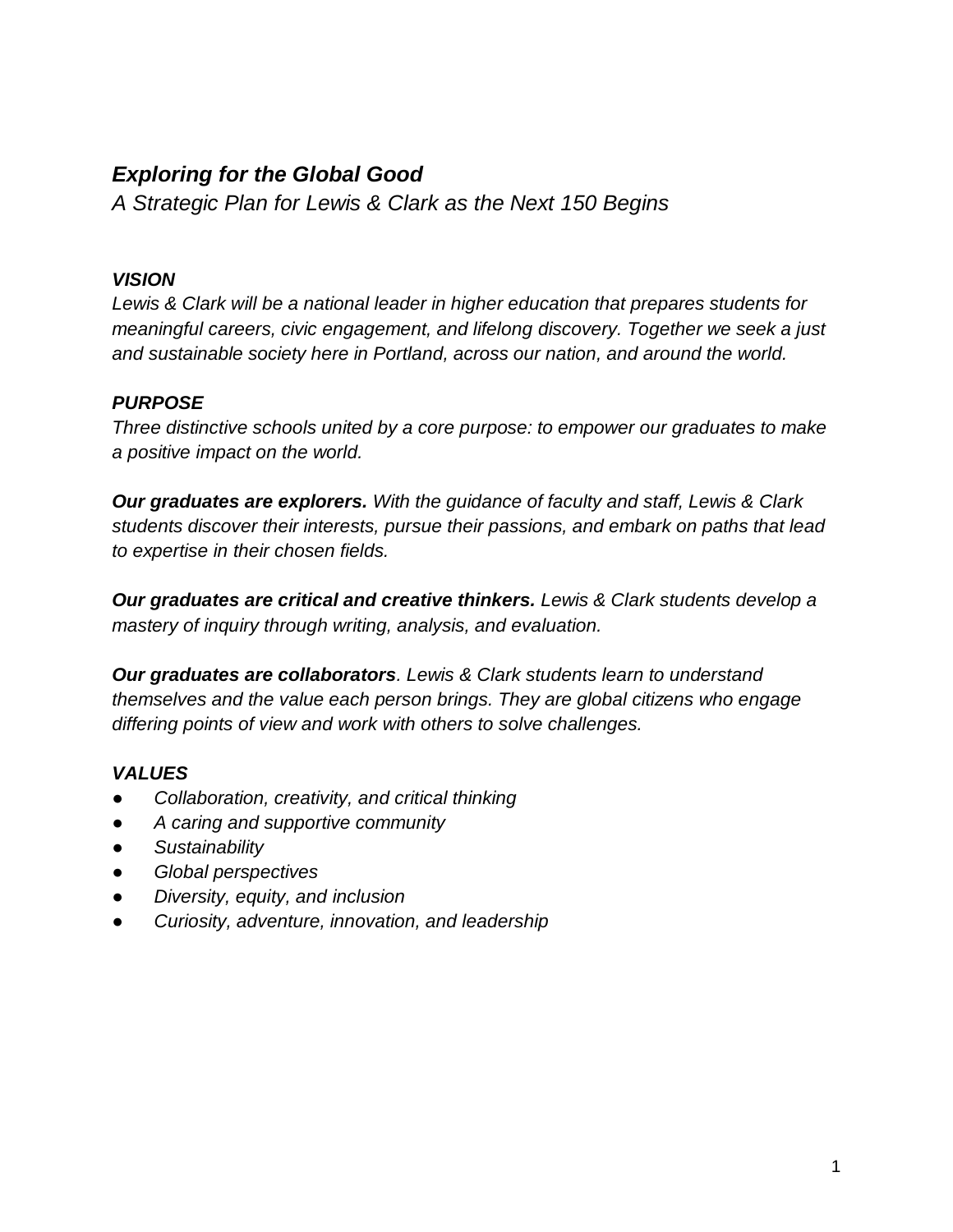#### **INTRODUCTION**

We aspire for Lewis & Clark to fully realize its role and mission as **a leading liberal arts college with a national and international reputation and two superb professional schools with reputations that enhance the whole.** 

We will attract highly qualified students whose rigorous education will take place in classrooms and labs; in practica, clinics, internships, and volunteer activities with professional, nonprofit, public, and business organizations in Portland and beyond; through campus intellectual, athletic, cultural, and social activities; on overseas and offcampus study programs; and through informed interactions with faculty, staff, and fellow students.

### **All graduates will achieve the skills needed to embark on thriving careers or further studies that enable them to support themselves and their communities. And they will have discovered what it means to be a global citizen.**

Many of our values are drawn from our long history as a liberal arts college, especially our focus on exploration, critical thinking, creativity, and collaboration.

We pride ourselves on delivering strong programs in a **rigorous and supportive academic community**.

We have long embodied a spirit of curiosity and adventure no doubt linked to our location in the Pacific Northwest. Our study of and commitment to **sustainability and the natural environment** is intrinsically linked to our unique place in the world. Our commitment to providing students with **international experiences** prepares them to be active, responsible, and confident citizens of the world. Our pursuits of **innovation and leadership** are outgrowths of our desire to venture beyond the status quo. In preparing students to be global citizens, we help them develop the tools and habits necessary to engage others with **civility and respect**.

We believe that people learn best, and flourish the most, when they encounter perspectives, people, backgrounds, and experiences other than their own. **Inclusion and equity speak to our highest ideals for a just society.**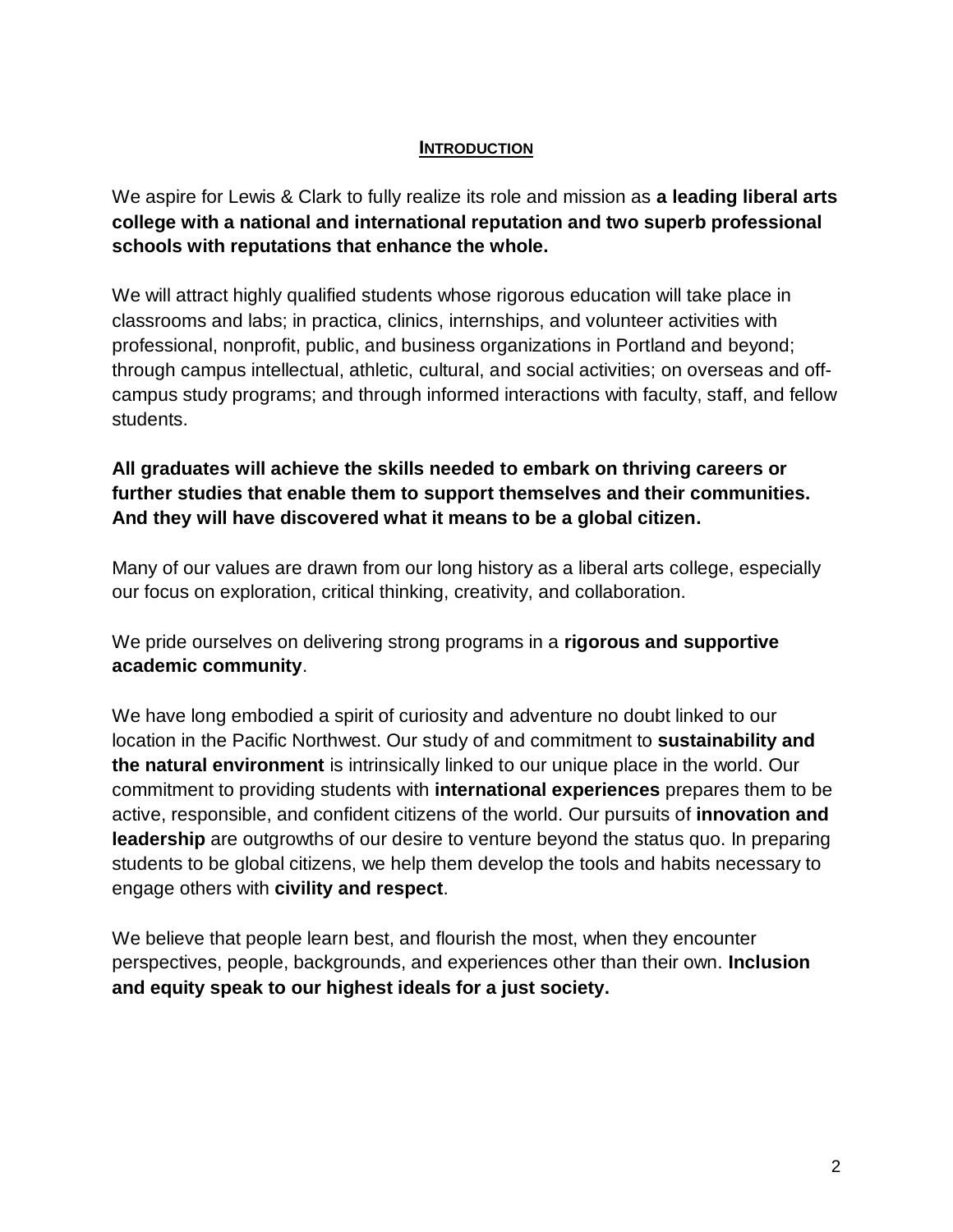#### **GOALS AND OBJECTIVES**

This strategic plan reaffirms our commitment to be an ever stronger and more competitive liberal arts college that ranks as the best in the Northwest and among the top 50 in the nation, with a nationally-ranked law school and a very high quality and distinctive Graduate School of Education and Counseling.

Through our planning process, we have focused our priorities on a manageable list for which we will devise tactics that are significant, measurable, achievable, relevant, and time-bound. The broad objectives and priorities are listed below. Many are intertwined and overlapping in the sense that success in one will create success in others. For example, completing a comprehensive campaign will make it possible to fund many of the key priorities and accelerate our progress. More detailed actions for some of the priorities will be developed in strategic plans by each of the three individual schools.

## **GOAL 1. STRENGTHEN, DIFFERENTIATE, AND PROMOTE THE KIND OF ACADEMIC EXPERIENCE WE OFFER STUDENTS: A CLOSE AND RIGOROUS ENGAGEMENT WITH EXCEPTIONAL FACULTY AND A DYNAMIC COMMUNITY.**

#### **A. Deepen and promote existing and emerging programmatic strengths.**

Lewis & Clark prepares its students for lifelong success. Our undergraduate and graduate programs provide students the skills necessary for professional and personal achievement: critical thinking and problem solving, communication, persuasion, collaboration, leadership, global perspective, and civic engagement. Our students gain these skills through a myriad of programs, both undergraduate and graduate, with particular strengths in the environment, sustainability, international engagement, entrepreneurship and leadership, the sciences, and social justice.

Our long-standing and comprehensive [Environmental, Natural Resources, &](https://law.lclark.edu/programs/environmental_and_natural_resources_law/)  [Energy Law](https://law.lclark.edu/programs/environmental_and_natural_resources_law/) Program is regularly ranked first in the nation; our undergraduate Environmental Studies Program crosses disciplinary boundaries to improve academic outcomes and effective action; and Lewis & Clark as a whole is regularly recognized in a variety of "Green Colleges" rankings. We believe we can do even more to leverage our existing individual strengths into something greater. The institutional Sustainability Council will work with the three deans as well as faculty from each school in developing new programming and enhancing existing coursework to advance sustainability-related curriculum between and across the three schools.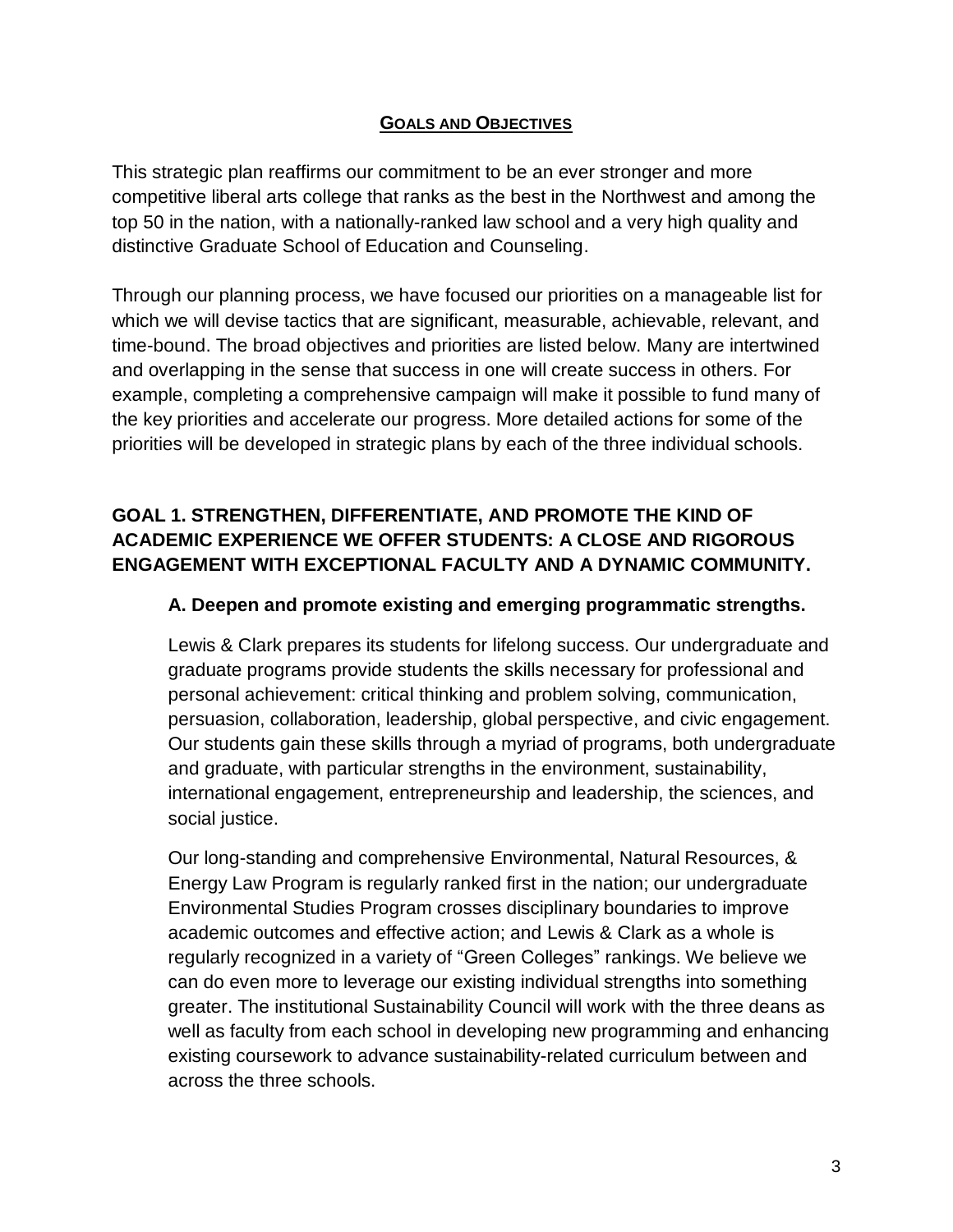Although we originated as a regional institution, we have long looked beyond our borders, and our international focus is one of our hallmarks. In the College of Arts and Sciences, we've offered intensive Overseas and Off-Campus Study programs for nearly 60 years. Nearly two-thirds of our students take advantage of these academic programs, the majority of which take place in locations outside Western Europe. We seek to enhance the strong reputation of our Overseas and Off-Campus programs by expanding the geographic diversity and curricular richness of our offerings and by increasing the numbers of students who are able to participate. Additionally, our undergraduates come to us from more than 50 different countries, and our curriculum has long been rich with international perspectives that push learning beyond isolated approaches. This is true too in our professional schools.

We must continue to develop and strengthen our curriculum that makes us a distinctive magnet and provides the best learning and professional outcomes. Despite the challenges to international student recruitment due to national rhetoric and policies we will work to enroll more international students and integrate them even better into campus life. We seek to increase international students from the current three percent to ten percent of the undergraduate student body.

Our [John E. and Susan S. Bates Center for Entrepreneurship and](http://college.lclark.edu/live/news/37664-endowment-gift-and-new-name-for-center-for)  [Leadership](http://college.lclark.edu/live/news/37664-endowment-gift-and-new-name-for-center-for) invites students, faculty, alumni, and professionals into meaningful and creative collaborations to define problems, create opportunities, and invent solutions. Our [entrepreneurship program](https://college.lclark.edu/programs/entrepreneurship/) helps students take the essential liberal arts base of writing, analysis, and problem solving, and collaboration, and apply it to their career. We combine academic rigor with active exploration into trending topics in technology, health care, marketing, education, environment, and philanthropy. A fully endowed Center for Entrepreneurship could offer even more programming to more students across the three schools. A minor in entrepreneurship will enhance academic outcomes in the fast-growing field.

At Lewis & Clark a restless curiosity animates our pursuits in mathematics and the sciences. We push beyond the boundaries of what is known through collaborative inquiry and interdisciplinary research. Today's science thrives at the intersections where many areas of knowledge and research come together where, for example, biology, psychology, physics, and chemistry intersect to form neuroscience. We take pride in the nationally and internationally recognized and grant-funded work of our faculty, students, and alumni, work that demonstrates how we are advancing today's science and transforming the common understanding of tomorrow's world. As our work seeks to advance scientific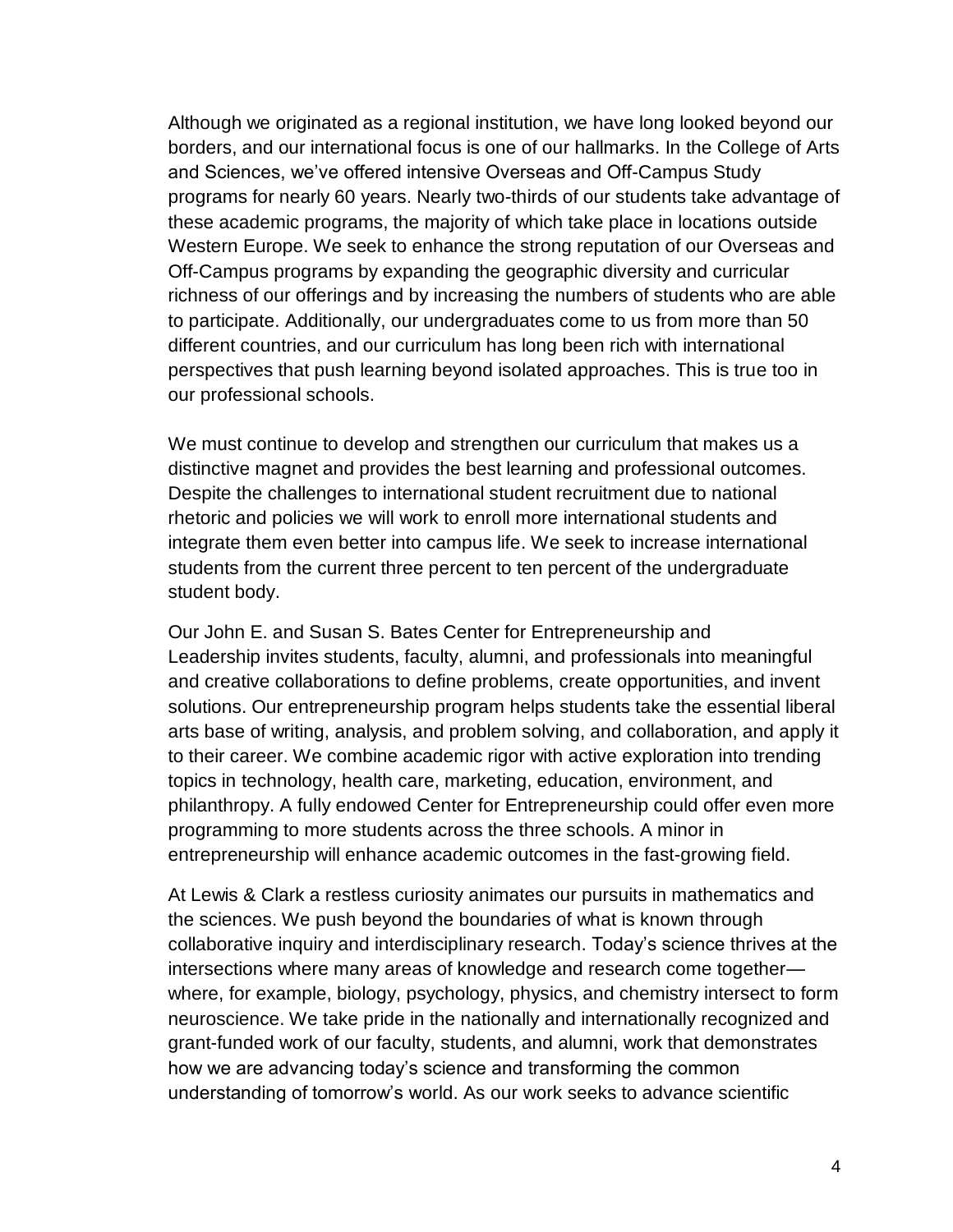integrity, affirm human rights, protect the environment, and raise standards of living across the globe, we must continue to strengthen science at Lewis & Clark. To do so, we will pursue new opportunities in areas such as the health sciences and, as outlined below, we will seek additional funding to ensure that all students who wish to may take part in collaborative research with faculty.

The three deans will further identify the specific strengths of each school, as well as the institution as a whole, and how these strengths can be built upon and expanded. Strengthening will include seeking more intentional and productive cross-school collaborations, as well as collaborations with the Portland community and beyond. It will also require faculty engagement and moving more nimbly than is sometimes customary in higher education. At the law school and graduate school especially, focusing on professional preparation in our areas of strength will provide for better outcomes for our students as well as enhance the local reputation of the whole institution.

#### *Leadership responsibility: Deans and faculty of the three schools*

### **B. Increase opportunities for students to engage in collaborative research and creative work with faculty.**

One of the hallmarks of the student experience in each of our three schools is the close, personal attention students receive from faculty. Many students have long taken advantage of the opportunity to work with faculty on academic research, joint publications and presentations, and artistic endeavors. Our goal is to provide every interested student with the opportunity to participate in research or creative works.

We currently have a variety of programs in place to provide stipends and grants to students who wish to be involved in faculty collaborations. The Rogers Summer Science program is a key example in the College of Arts and Sciences. We wish to expand these funded opportunities for our students, which will require fundraising to increase the pool of money available for research, publications, and conference presentations. Every year, demand for student summer-research in our science labs significantly exceeds supply. Over the past 5 years, our summer science research programs have funded an average of 56 students a year. Our collaborative student-faculty research in the social sciences and humanities could only fund half of the requests last year. Grants for student travel to national conferences are currently limited to a handful. Institutional support for diversity programming in the sciences—such as our Explore Program—depends on term-limited foundation grants, and our challenge is to refine and expand such programs beyond the initial external funding. Our goal is to substantially increase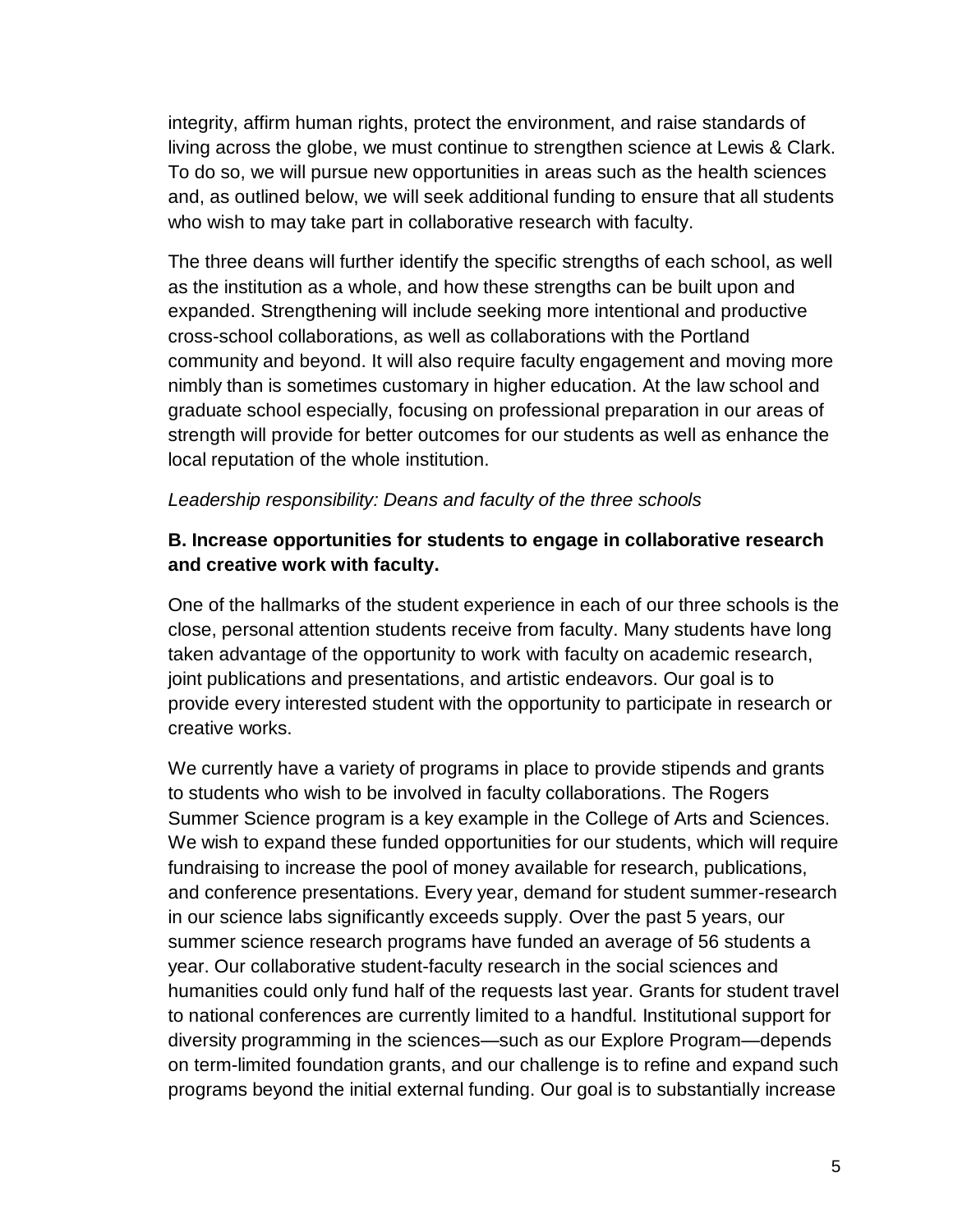the size and long-term stability of these funding streams so that every student who wishes to can take advantage.

*Leadership responsibility: Deans and faculty of the three school, with support of Institutional Advancement*

### **C. Become more connected and visible in Portland, including through volunteer, clinical, internship, and civic engagement opportunities.**

Our Law School and Graduate School of Education and Counseling, especially, are tightly integrated with the Portland metropolitan community. Through clinics, practical skill opportunities, practica, volunteering, and other engagement, students and faculty are out and about in the urban area, learning and providing valuable public services. The graduate school's Community Counseling Center and the law school's Small Business Legal Clinic and the Criminal Justice Reform Clinic are just a few great examples of avenues for positive engagement with increasing numbers of individuals, businesses, and nonprofits in the Portland metropolitan area, especially among traditionally underserved populations. We will seek and pursue opportunities to continue to increase our positive local impact.

The deans and faculty will work toward increasing curricular connections with the Portland area, including increased opportunities for our students to engage in volunteer work, internships, and jobs with regional businesses, nonprofits, governmental entities, and other institutions. We will also explore the development of courses with a local, place-based component, allowing our students to examine and consider how the theoretical or global issues they study in class play out here in Portland.

While the Student Leadership and Service office does an annual accounting of the number of hours of student community service and engagement, we lack a holistic cataloging or coordination of our community engagement. We will create a process to monitor our presence and impact in Portland and, more importantly, to visualize and promote opportunities for collaboration among Portland partners and the three schools.

We will also explore the feasibility of establishing a visible physical presence in downtown Portland, perhaps by consolidating activities already occurring downtown and/or establishing new activities in the central city. In addition, visibility in Portland will be increased through more regular and notable engagement by the President, Institutional Advancement, and other campus leaders with community and civic organizations in the area, as well as through partnership and sponsorship with entities like WorldOregon (formerly World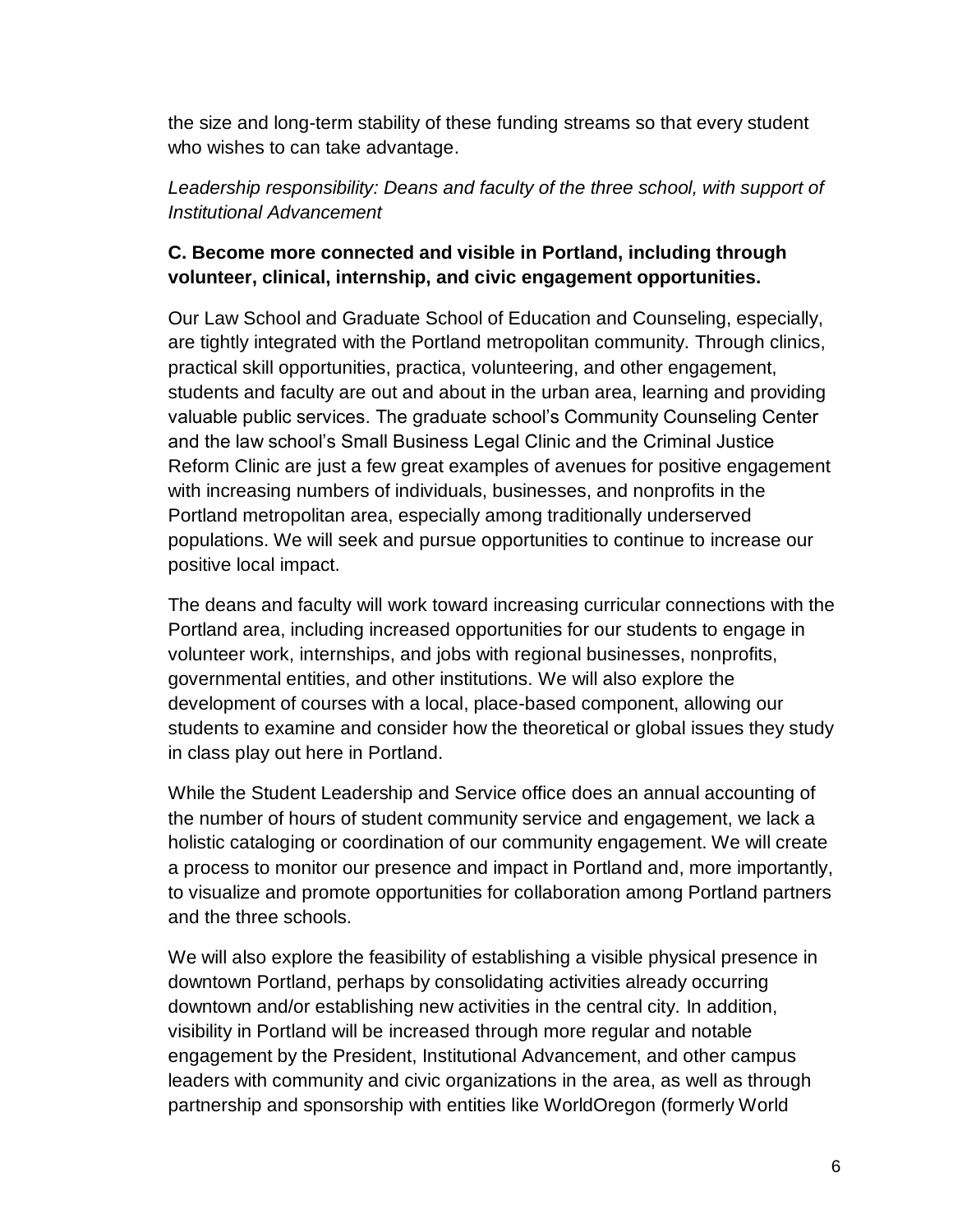Affairs Council), for example.

*Leadership responsibility: Deans and faculty of the three schools, with support of the President, Chief of Staff, and Institutional Advancement*

## **GOAL 2. ATTRACT, ENROLL, AND GRADUATE STUDENTS WHO WILL SUCCEED AT LEWIS & CLARK.**

**A. Stabilize enrollment in all three schools and improve retention in the College of Arts and Sciences to achieve four- and six-year graduation rates of 75 and 85 percent.**

In the College of Arts and Sciences, the work of the Strategic Enrollment Management (SEM) Committee, constituted in 2017, will ramp up and be fully integrated with guidance from external consultants. This effort will increase the success and predictability of our enrollment efforts. Our current facilities can accommodate up to 2,200 undergraduates, with some modifications, which allows for growth of about 10 percent from where we are now.

Of course, improving and stabilizing enrollment is not enough. We must also better maximize net tuition per student through the efficient use of financial aid resources. This is an ongoing focus of the SEM Committee and its consultants. Each year we will assess the effects of our financial aid strategy on the incoming class as well as the efficacy of our strategies for identifying a strong pool of prospective students. As noted in 1A above, we will also strive to increase international student recruitment efforts.

Additionally, the College of Arts and Sciences will strive for first-year retention and graduation rates similar to those institutions in the top-ranked (50) national liberal arts colleges. Those institutions have first-year retention rates in the mid-90 percentile and graduation rates in the mid-80 to low-90 percentile range. Given the current 3-year average for first-year retention (82.9%), 4-year graduation (68.8%), and 6-year graduation (78.3%) rates, we believe that shortterm goals of 90 percent retention and 75 percent (4-year) and 85 percent (6 year) graduation rates are attainable.

Over the last decade, applications to the law school have declined, echoing a nationwide trend. In order to maintain student quality and to increase employment opportunities for law graduates, the law school strategically lowered its FTE enrollment from 661 in 2013 to 547 in 2018 and is aiming for a steady headcount of 550. While applications are once again on the rise, the law school needs to carefully balance the size and quality of its incoming class. At this point,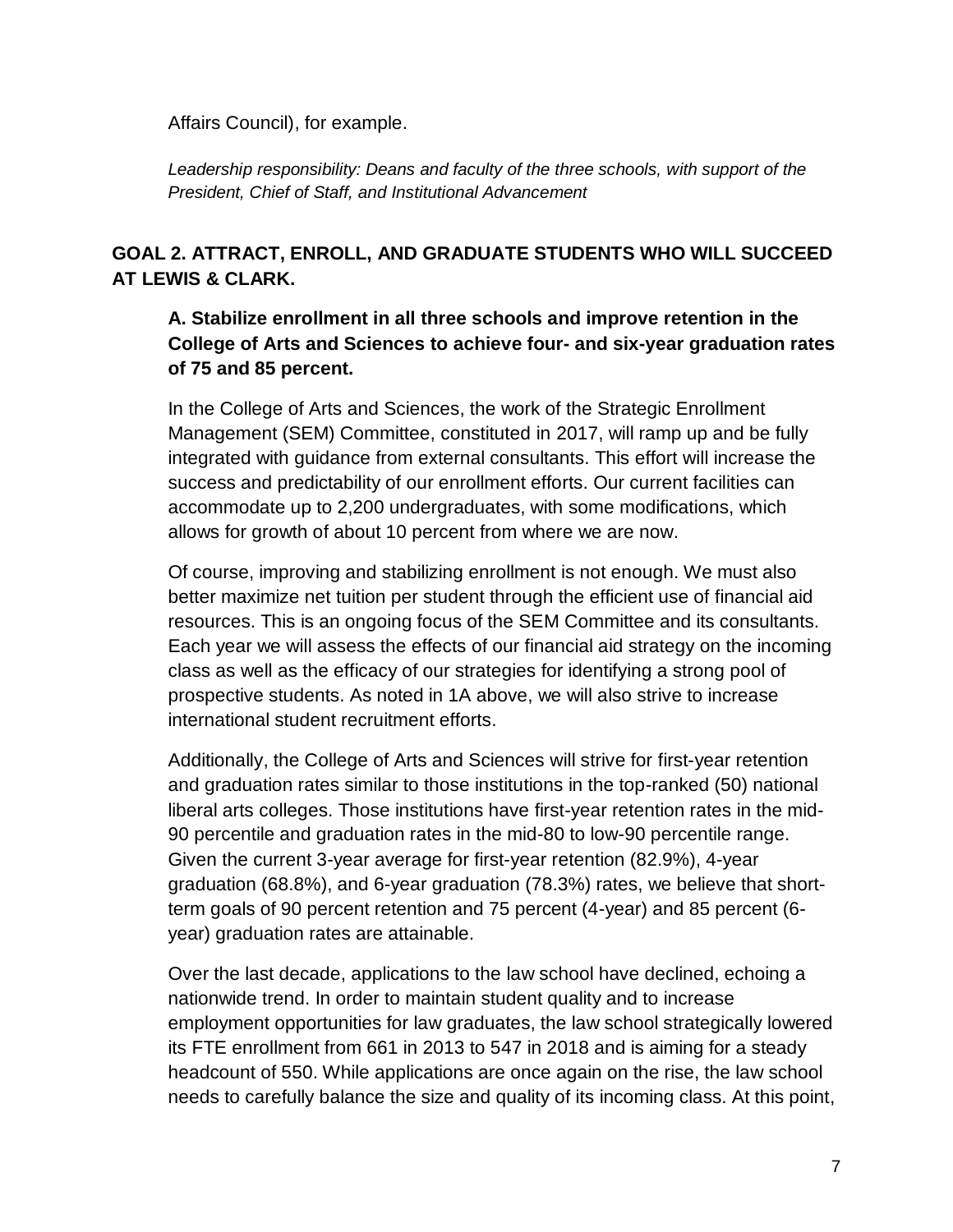it is unlikely that the law school could grow without sacrificing student quality and suffering adverse employment outcomes for its graduates.

From 2013 to 2017, despite ups and downs in individual programs, the graduate school enjoyed relatively stable total full-time enrollments. This is due to in part to its diversity of programs and the development of new programs—Student Affairs Administration, for example—to meet market demands. Credit hours are up 7.3 percent in 2018 with growth in Marriage, Couple, and Family Therapy, School Psychology, and student affairs/education leadership, as well as the recent acquisition of Marylhurst University's highly regarded Art Therapy program, with 38 students. Additional growth is expected in 2019. The graduate school has the potential for further growth by adding more programs.

Enrollment in each of the three schools is supported by success in 2C and 2D below: offering degrees and programs that are in demand and student life opportunities that help with persistence.

*Leadership responsibility: Strategic Enrollment Management Committee and Law and Graduate School deans*

### **B. Improve U.S. News rankings of the College of Arts and Sciences to the top 50 and the law school to the top 60.**

Lewis & Clark College has had ranking fluctuations between 68 and 87 over the last 5 years for the College of Arts and Sciences.

There are a number of factors that can have dramatic impact on rankings. The college will concentrate on enhancing efforts related to graduation rates and retention, as these two factors account for 30 percent of the rankings score. These improvements are already part of our Strategic Enrollment Management plan. In addition, strategic efforts will be made to positively influence other elements of the rankings calculation: in particular, improving our CAS alumni participation rate, as discussed in 6B below, and increasing our peer assessment score through better promotion and sharing of news about Lewis & Clark would positively impact rankings. In the most recent rankings from this fall, both our peer and high school counselor rankings increased.

The law school has had ratings fluctuations between 58 and 100 over the last 5 years. For law school rankings, Selectivity (LSAT score, GPA, acceptance rate) and Job Placement account for 45 percent of the rankings. These are obvious areas where improvement can result in higher rankings.

*Leadership responsibility: Strategic Enrollment Management Committee and deans of CAS and Law School*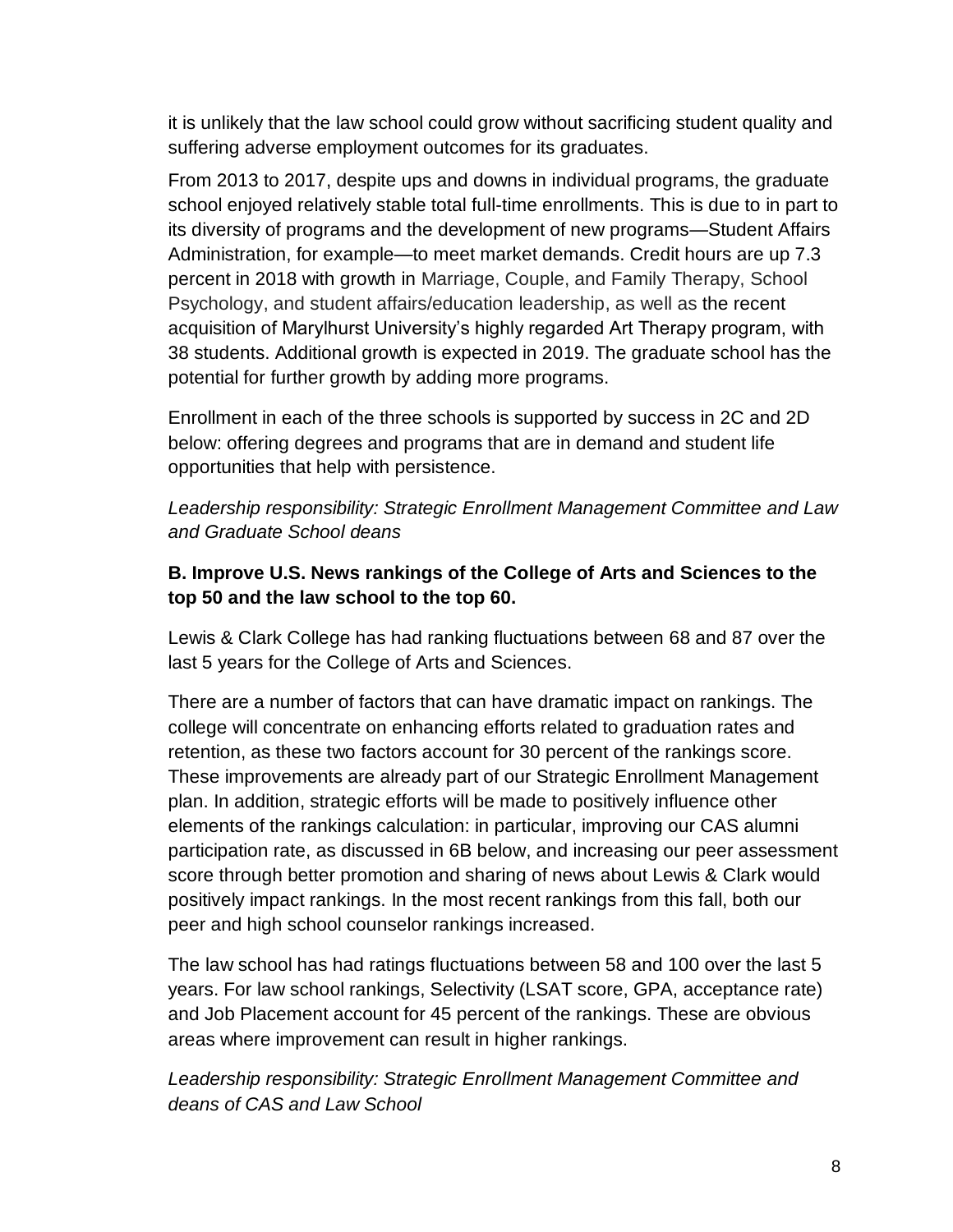### **C. Develop new revenue-generating programs to meet prospective student and societal needs.**

Each of our three schools is completing its own strategic plan in which this priority will be addressed explicitly. The Graduate School of Education and Counseling will complete its plan by December 2018; the Law School anticipates completing its plan by the end of academic year 2018–19; and the CAS strategic planning process will begin in academic year 2018–19. Deans will report on their efforts each year.

Focused on new revenue, we will seek growth opportunities in programs, certificates, and degrees that align or dovetail with our mission. Deans will engage faculty in the process and move wisely but more nimbly than is sometimes customary in higher education. The graduate school's acquisition of Marylhurst University's Art Therapy Program and the law school's growth of online programs are good examples of this kind of opportunistic growth. In addition, the College of Arts and Sciences is investigating programmatic additions aligned with our mission, such as our recent additions of Arabic and the Middle East and North African studies (MENA) minor. Interdisciplinary areas such as data sciences have also been discussed and are exciting opportunities. In some cases, growth will require the realignment of existing programs and resources, and we'll need to choose wisely what to shift or trim.

A particular focus will be increasing summer programming, which has grown through good efforts in recent years. A coordinated approach will be undertaken to increase programming and associated revenue in the summer, as well as support the long-term recruitment of undergraduates.

## *Leadership responsibility: Deans and faculty of the three schools, with the support of Conferences and Events*

### **D. Enhance athletic, career counseling, recreational, residential, social, and wellness programs that maximize student success.**

The overall college experience extends far beyond the classroom. Participation in extracurricular activities is often critical to student success and persistence.

Athletics and recreational sports are also integral. Approximately 20 percent of Lewis & Clark undergraduate students participate in a Division 3 athletics team and many more participate in recreational sports. For many students, this is an important aspect of the student experience, which builds community and shared identity. These programs should be strengthened and made more central to the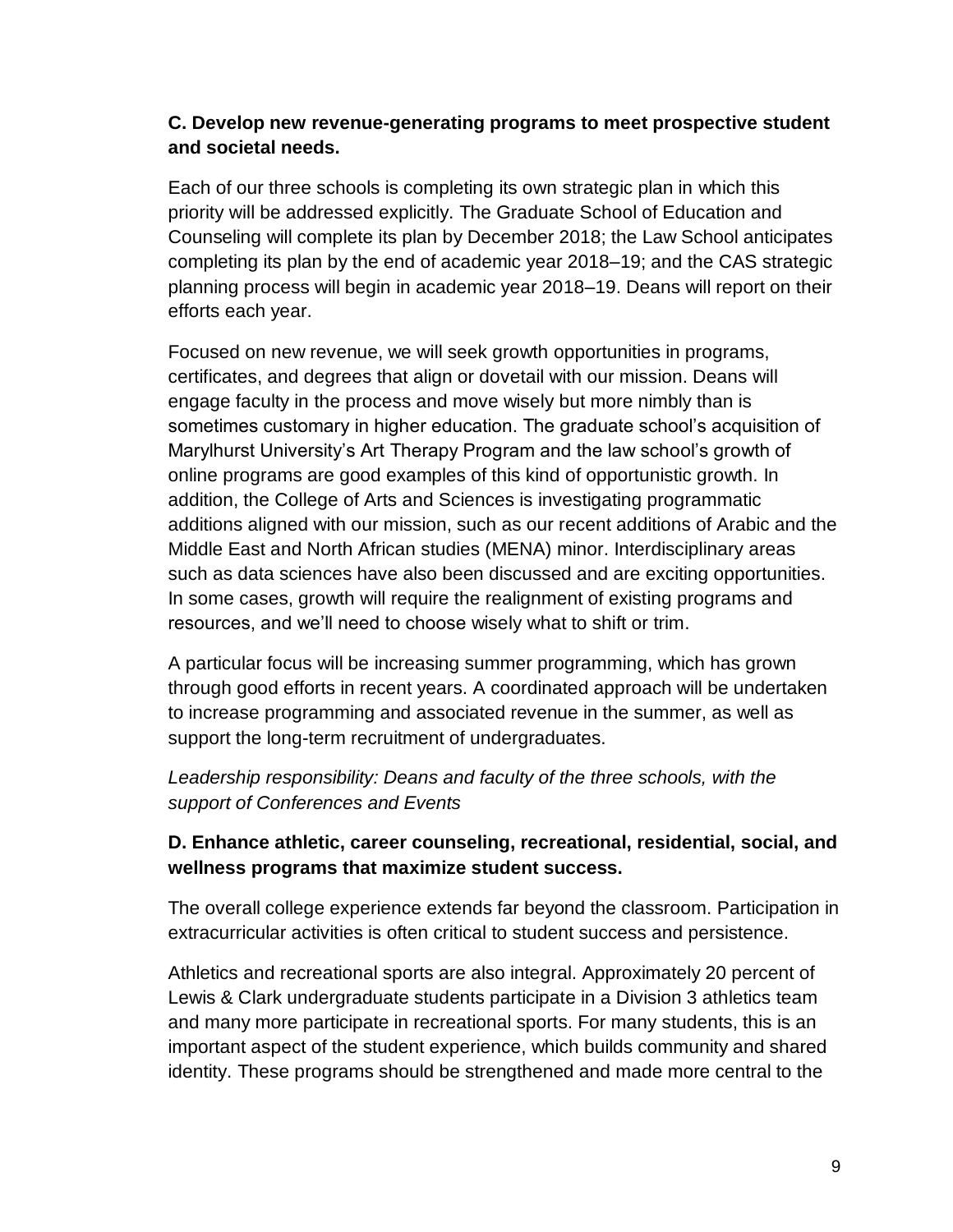college community. Work has begun on an Athletics strategic plan in order to move us forward.

Our College Outdoors program develops students' skills through experiential education, cultivates lifelong leaders, and promotes a healthy Lewis & Clark community. It provides a series of outdoor trips during New Student Orientation, and throughout the year, to destinations all over the Pacific Northwest. The College Outdoors program encourages personal and social development through intensive involvement in wilderness trips where social barriers are minimized and cooperative responsibility emphasized. We recently added a College Outdoors Outdoor Leadership (COOL) certificate. We wish to expand opportunities for all students to take part in an NSO experience.

We must also pay close attention to the overall wellness of our students, including mental health wellness. Across the country and at Lewis & Clark, the need for greater mental health resources is steadily increasing. We must expand and stabilize the funding stream for these vital community services in order to best enable all Lewis and Clark students to succeed.

Each Student Life department completes an annual assessment report that can be used to gauge improvement over time. Baselines and goals, with a focus on high impact practices, will be established and shared with the Board of Trustees.

*Leadership responsibility: Division of Student Life*

## **GOAL 3. DEVELOP AND MAINTAIN CAMPUS INFRASTRUCTURE AND FACILITIES APPROPRIATE FOR A SELECTIVE, NATIONALLY COMPETITIVE COLLEGE.**

Lewis & Clark has retained Sasaki Associates to develop a campus facilities plan to guide our infrastructure improvements over the next 20 years. Given the difficulty in planning for such a long period, the facilities plan focuses on improvements over the next 10 years. The master plan will be completed and brought to the Board of Trustees for consideration and approval during the 2018–19 academic year. The highest overarching priorities in the master plan—and those most likely to be undertaken during the timeline of this strategic plan—are provided below, not in any ranked order and with the understanding that this section of the strategic plan is preliminary and subject to further discussion and revision by the board.

*Leadership responsibility: Facilities Services, with the support of the deans of the three schools and Institutional Advancement*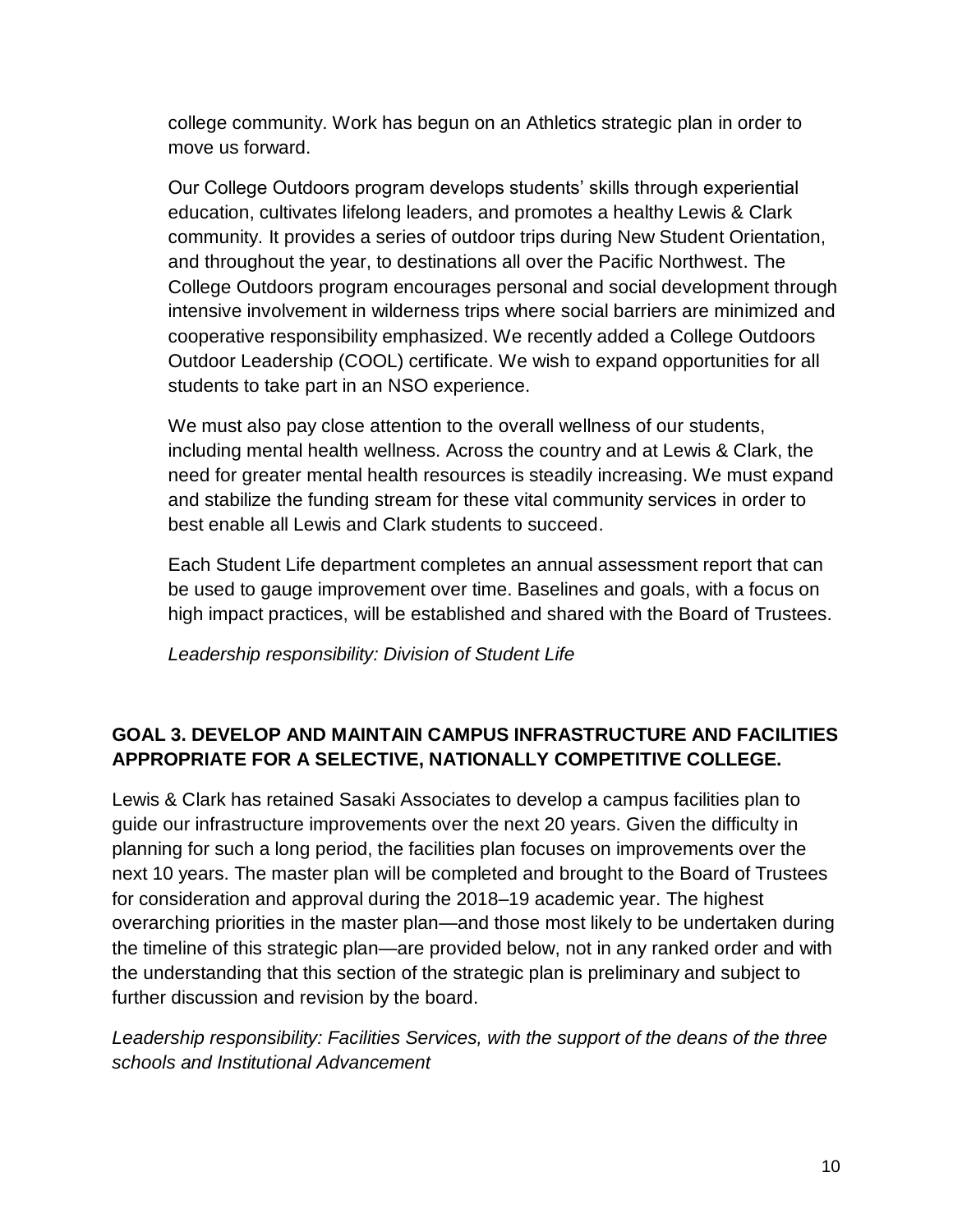### **A. Maintain and extend the useful life of existing buildings and landscaping.**

The average age of Lewis & Clark's approximately 1.4 million square feet of buildings is 43 years. Seventy percent of our buildings are at the stage of their life cycle in which a majority of building components or major envelope and mechanical systems require renovation. As a result, we have a substantial deferred maintenance backlog, which will continue to grow significantly if not addressed. Progress has been made in recent years at the Law School as classrooms and other key spaces have been renovated.

We will address deferred maintenance in a continuous and systematic way. Candidates for major maintenance projects are the Watzek Library, Pamplin Sports Center, Evans Music Center, and accessibility improvements on the undergraduate campus; South Chapel on the graduate campus; and the Legal Research Center and Boley Library on the law campus (recent renovations significantly reduced deferred maintenance in McCarty and Gantenbein).

#### **B. Build and renovate student housing.**

Much of Lewis & Clark's student housing is due for major renovation. These facilities have significant maintenance needs and could be made more attractive to current and prospective students. The recent renovation of Juniper and its popularity with students show how the older residence halls can be repurposed.

We will approach the upgrading and renovation of student housing in a systematic and phased manner. The campus facilities plan will outline a series of renovations where outmoded residence halls can be replaced or renewed with updated buildings. The goal is to create a new residential core in the area between the Templeton Campus Center and Palatine Hill Road. A new residence hall on the site of the Akin parking lot would house between 80–120 students and allow for the development of future housing construction or renovation without decreasing the number of available campus beds. Ideally, once a new building is built, other buildings, such as Akin, Stewart/Odell, and/or Hartzfeld, would be demolished and updated larger residence halls built to replace them and increase the number of available beds. The campus facilities plan was designed to be executed in phases so a number of types and configurations of housing options can be implemented as needed.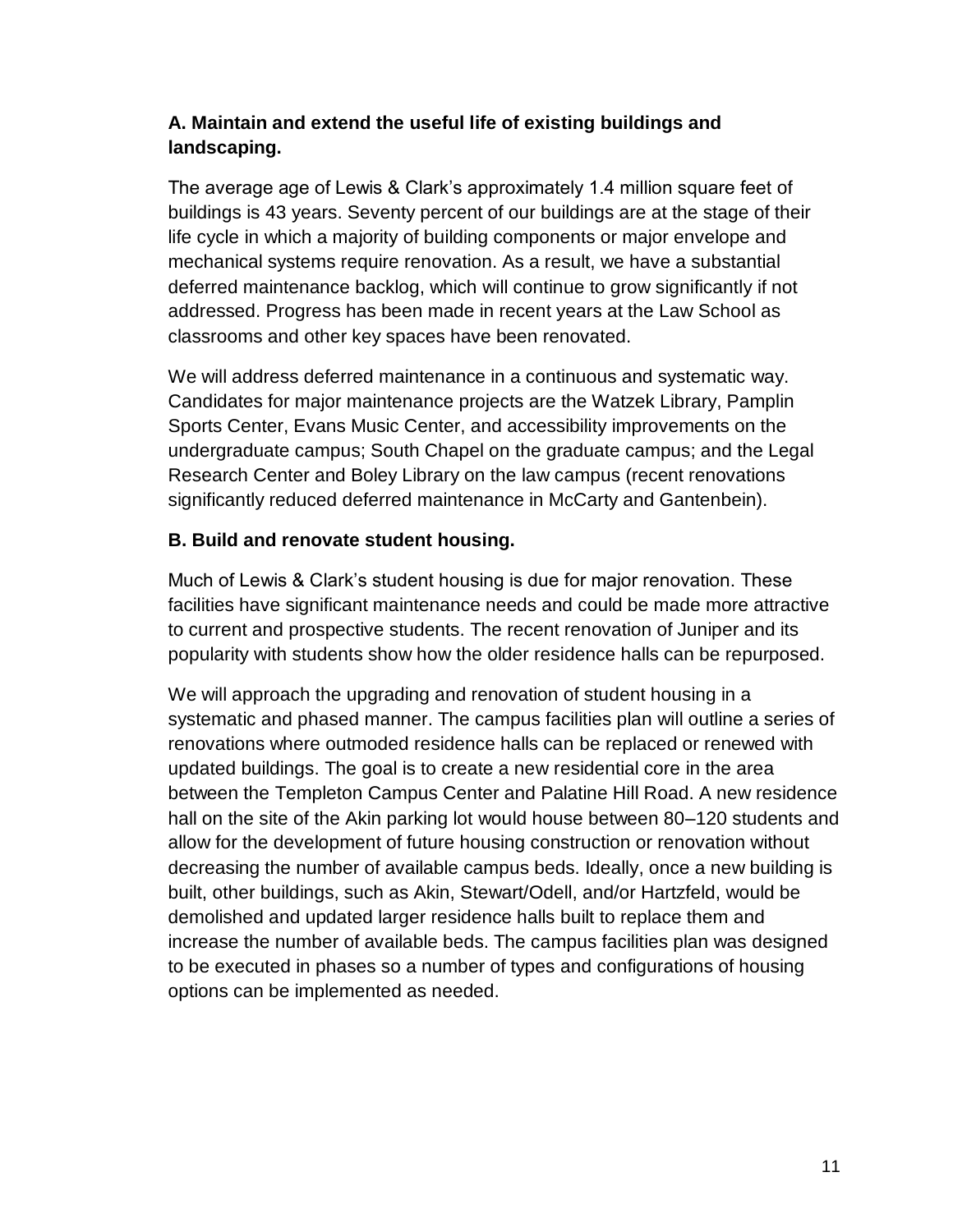### **C. Renovate and expand science facilities, starting with the Olin Physics/Chemistry Building.**

The increased national and institutional focus on STEM fields, together with our success in hiring extraordinary new science faculty and the corresponding growth in enrollment in science majors, require us to improve our science facilities. We need facilities that can better support our faculty's research programs and the growing importance that undergraduate students play in those programs. A top priority is improving the Olin Physics/Chemistry Building through a combination of renovation, expansion, and maximization of existing space. The building has not undergone a major renovation since construction in 1979. Since construction of Olin, pedagogy has changed and labs and learning spaces are used in different ways; a major renovation would provide students with a modern science facility and better prepare them for their careers. Ideally, a major renovation of Olin would not only improve space and efficiency in the existing 55,000 square feet of space, but would also add 10,000–15,000 square feet of new space.

## **D. Renovate Templeton Campus Center.**

The Templeton Campus Center, with its dining and many student support services, is the heart of the student experience at Lewis & Clark, particularly for undergraduate students. Construction of Templeton started in 1956 and continued in stages until it reached its current footprint of 85,000 square feet. Due to uncertainty regarding the future of Templeton, no major repair or buildingwide renovation has taken place. A major renovation and upgrade of Templeton is a priority.

# **E. Renovate Corbett House.**

The Corbett House was built in 1929 and served as a residence for the Corbett family and later as part of the Convent of Our Lady of Angels. Lewis & Clark acquired the property in 2000. Through the generosity of John and June Rogers, the nearby convent dormitory was transformed into Rogers Hall, with offices, seminar rooms and classrooms for the Graduate School. The chapel has been partially repurposed as meeting space. However, the 20,000 square foot mansion itself has remained unused for nearly 20 years. Although in reasonably good shape, the building requires seismic, life safety, accessibility, utility, and programmatic upgrades. Our goal is to identify philanthropic support for a full renovation of the mansion and to determine the best programming for this space. Likely potential uses include Graduate School offices and/or classes, other office space, residential, conference and event hosting, or some combination thereof.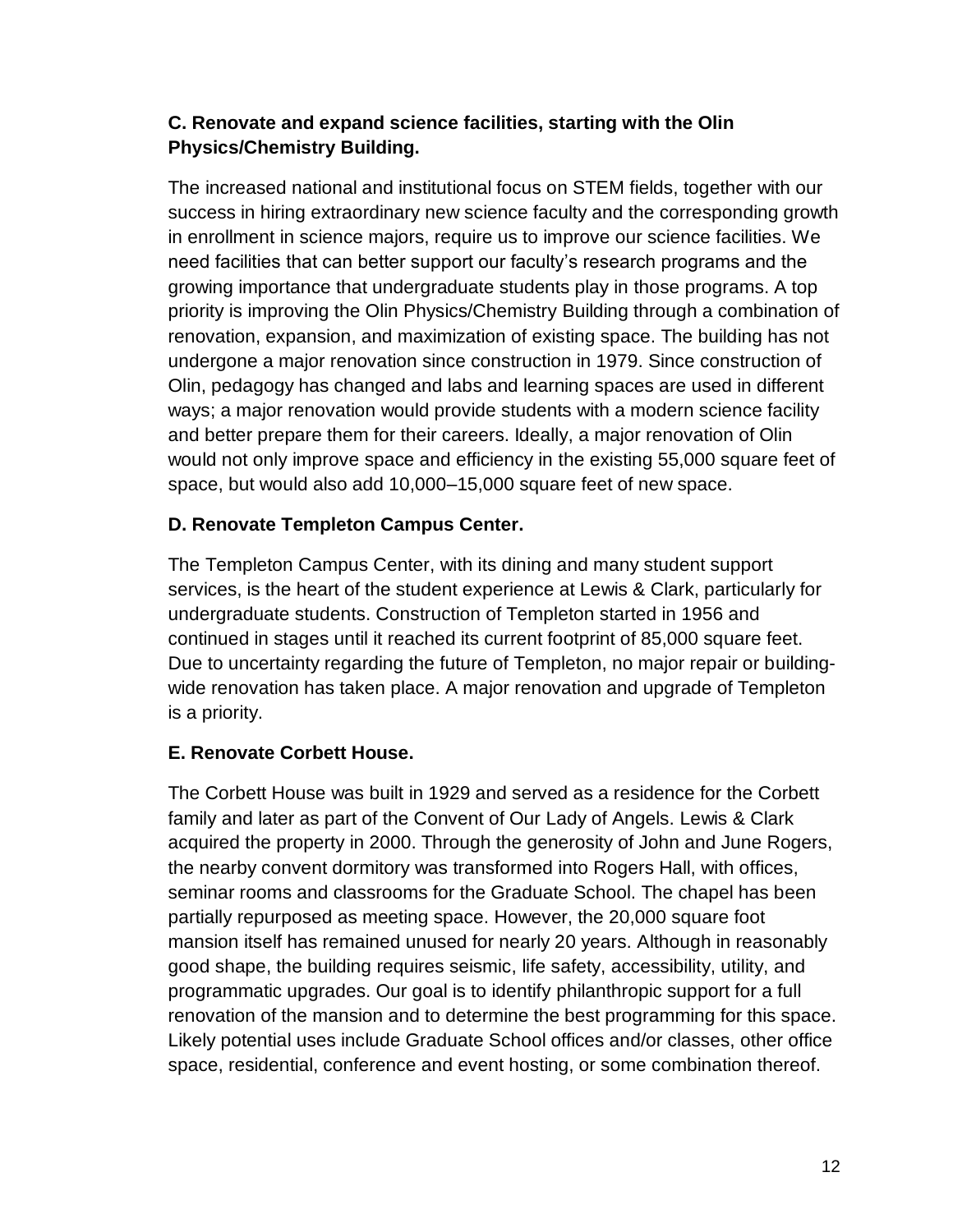### **F. Consider other projects such as athletic facilities, and music and theatre performance spaces.**

The campus facilities master plan will include other high priority projects, such as the development of improved athletic and recreation facilities and music and theatre performance space. Our ability to undertake these and similar projects will depend on fundraising success, future financial performance, and our ability to take advantage of opportunities as they arise. Similarly, other projects, such as updated dining facilities and development of a childcare center, should be undertaken if partnerships can be developed to facilitate such projects in a costeffective manner.

## **GOAL 4. STRENGTHEN OUR DIVERSITY, EQUITY, AND INCLUSION EFFORTS.**

The Office of Diversity and Inclusion (ODI) is in the process of completing its own Strategic Plan, due by the end of 2018. That plan will include metrics for the objectives below. The overarching goal is to create an institutional culture of belonging, where all community members can fully participate such that they can teach, lead, grow, and critically engage in a dynamic global world.

## **A. Build pathways to recruit and retain a diverse community with specific focus on members from historically underrepresented groups.**

We seek to increase the racial and ethnic diversity of our students, faculty, and staff, as well as the number of first generation college students. As of the 2010 Census, Portland's population was 29 percent persons of color, while the nation was 39 percent. We aspire to be a college that better reflects the demographic makeup of the community in which we live and the diverse communities from which our students come.

We will continue our current trend of increasing the recruitment of students of color and students from underrepresented groups, including first-generation status and socioeconomic diversity. CAS has grown from 16 percent students of color in the fall of 2011 to 31 percent students of color in the fall of 2018. The total percentage of students of color for all of Lewis & Clark is 25. We will also seek to increase the retention of students from underrepresented backgrounds by a certain percentage each year.

We also seek to increase the diversity of the faculty and staff at all 3 schools each year, with a goal of having the faculty better reflect the demographics of our students. Currently 16 percent of our faculty and 14 percent of our staff are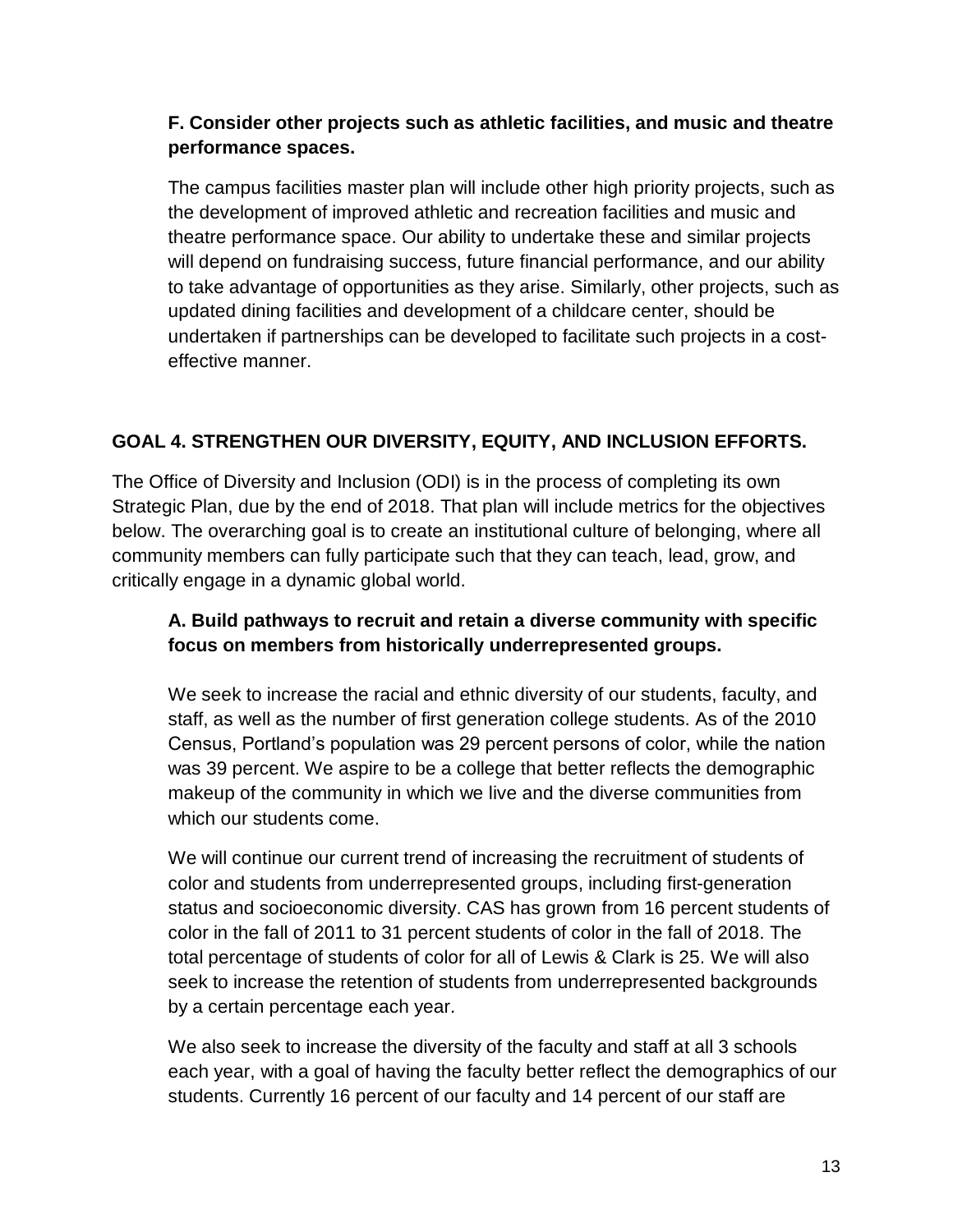persons of color. We will review and implement diversity hiring best practices and report annually regarding our progress toward this goal. We will continue our current excellent retention rate for faculty from underrepresented groups and seek to improve retention of staff from underrepresented groups.

*Leadership responsibility: Deans and faculty of the three schools, Human Resources, and Admissions, with support from the Office of Diversity and Inclusion*

## **B. Recognize, celebrate, and support all facets of each individual's identity.**

We will seek equity by working toward a campus culture that recognizes, celebrates, and supports all facets of each individual's identity. We wish to create a campus climate for underrepresented communities (writ large) that celebrates diverse identities while promoting the understanding that individual identities should not be a constraint on engagement with difference. Each dean will work with faculty to provide a curriculum and a classroom pedagogy that includes and recognizes diverse communities. Each school, as relevant to its particular needs and mission, will pursue some or all of the following: increased class offerings with a focus on diversity, equity and inclusion, increased course content with a focus on diversity, equity and inclusion, increased use of inclusive pedagogical practices, and revised course evaluation tools.

We will increase structures of support for those from underrepresented groups. The ODI is assessing what structures of support currently exist and what additions are needed. We will also implement a biannual campus climate assessment concerned with issues related to diversity, equity, and inclusion by 2023.

*Leadership responsibility: The deans and faculty of each school, Office of Diversity and Inclusion, and Student Life*

## **C. Provide opportunities for all members of our community to engage in reflective inquiry and to grow in the areas of inclusivity, respect, cultural curiosity, and cultural humility.**

We strive to create a community that facilitates the active participation and reflective inquiry of all members. We will increase the number of professional development opportunities for faculty and staff. We will offer an increasing number of community conversations and events for students, faculty, and staff centering on diversity and working with and learning from cultures different from one's own.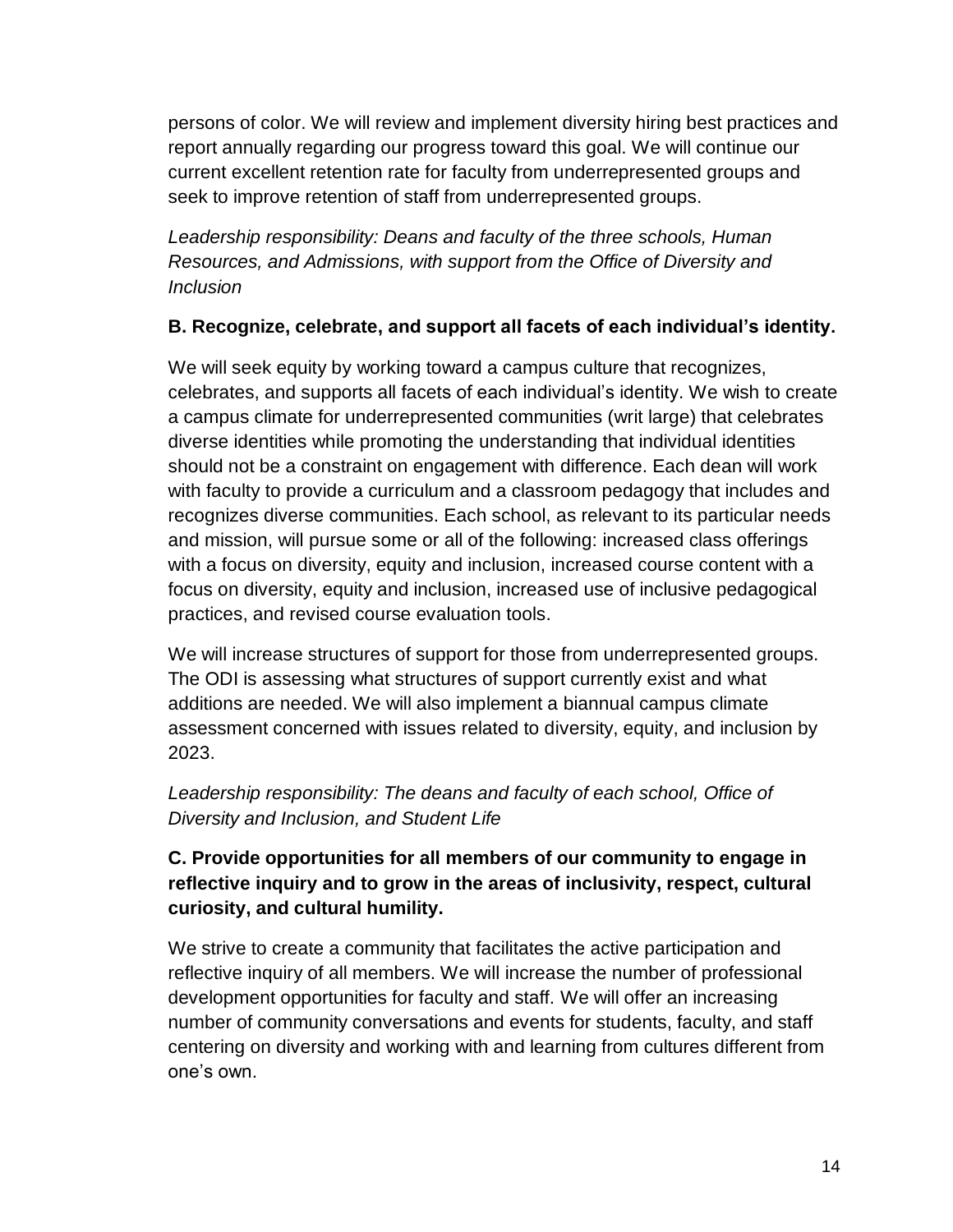*Leadership responsibility: Office of Diversity and Inclusion, Student Life, and the deans and faculty of each school*

# **D. Develop external partnerships that support diversity, equity and inclusion.**

We will develop and enhance partnerships in order to cultivate active, reciprocal engagement between Lewis & Clark and the external community and alumni and to assist our community members in readily encountering opportunities to engage with difference, perform acts of service, and apply academic learning in a lifelong developmental journey. We will also work to ensure consistent collaboration between all campuses and with alumni in order to maximize success in this area.

*Leadership responsibility: Office of Diversity and Inclusion, Student Life, and the deans and faculty of the three schools*

# **GOAL 5. RECOGNIZE AND REWARD OUR FACULTY AND STAFF.**

## **A. Provide competitive compensation.**

The primary objective of Lewis & Clark's total compensation and benefit program is to attract and retain highly qualified individuals who are dedicated to our mission. We are committed to maintaining fiscal responsibility while compensating staff and faculty in a manner that is fair, consistent, reflective of the external market, and provides individual recognition for specific job responsibilities, skills, effort, experience, and achievements. We will develop a compensation philosophy that aims to improve internal and external equity, with stated goals, while taking into account fiscal constraints.

*Primary responsibility: Human Resources, Executive Council, and deans of the three schools*

### **B. Provide greater professional development and advancement opportunities.**

While Lewis & Clark does provide faculty and staff professional development opportunities, we would benefit from an expanded, overarching institutional approach. A methodology and process will be developed to enhance opportunities for growth for all employees.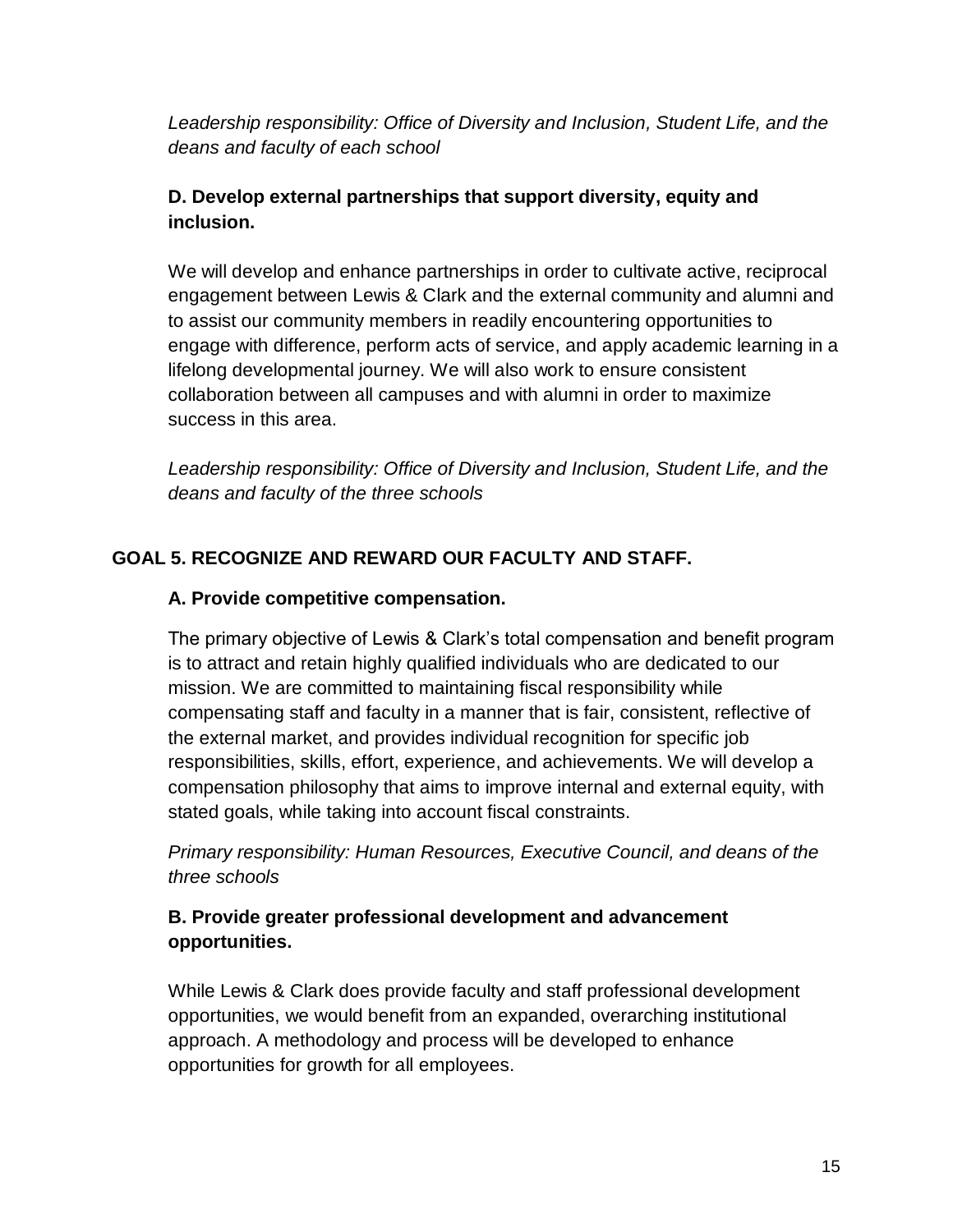Current programs such as the CAS Teaching Excellence Program (TEP), firstyear mentoring programs, and other similar programs provide strong support for faculty teaching. We aim to strengthen and expand these programs to strengthen teaching, as well as increase support for faculty scholarship, including additional funds for research trips and travel to academic conferences. Similarly, the law school and the graduate school provide faculty with rich opportunities for development that could be made stronger and more expansive with additional funding.

Opportunities for staff are less robust. A program of professional development aimed at all skill and ability levels and offering a broad variety of training will be developed.

*Primary responsibility: Deans of the three schools and Human Resources*

## **C. Increase the number of endowed professorships, chairs, and other positions.**

Across the three schools, Lewis & Clark lags in the number of endowed professorships, chairs, and other positions relative to its peers. The CAS currently has nine endowed professorships; the law school has three chairs, four professorships, and five faculty scholars; and the graduate school has one endowed professorship. Through fundraising, we aim to double the number of endowed positions.

## *Primary responsibility: Institutional Advancement and the deans of the three schools*

## **D. Promote faculty and staff accomplishments and expertise.**

Across our three schools, faculty and staff are doing notable and remarkable things each day. The Department of Public Affairs and Communications (PubCom), working with other departments, regularly showcases significant achievements with a variety of internal and external audiences in a suite of integrated communications vehicles. These include the website, social media, *The Chronicle Magazine*, the Source, and a variety of e-newsletters. We also engage in pitching stories to local and national media, as well as responding to media calls for faculty and staff experts.

In addition to continuing to sharpen this work, PubCom will work with the deans to identify and develop more faculty who are willing to respond to issues of the day in print or broadcast media. PubCom will also continue to refine its lead collection and sharing processes so that fewer great stories go untold or underutilized. Admissions marketing materials in each of the three schools play a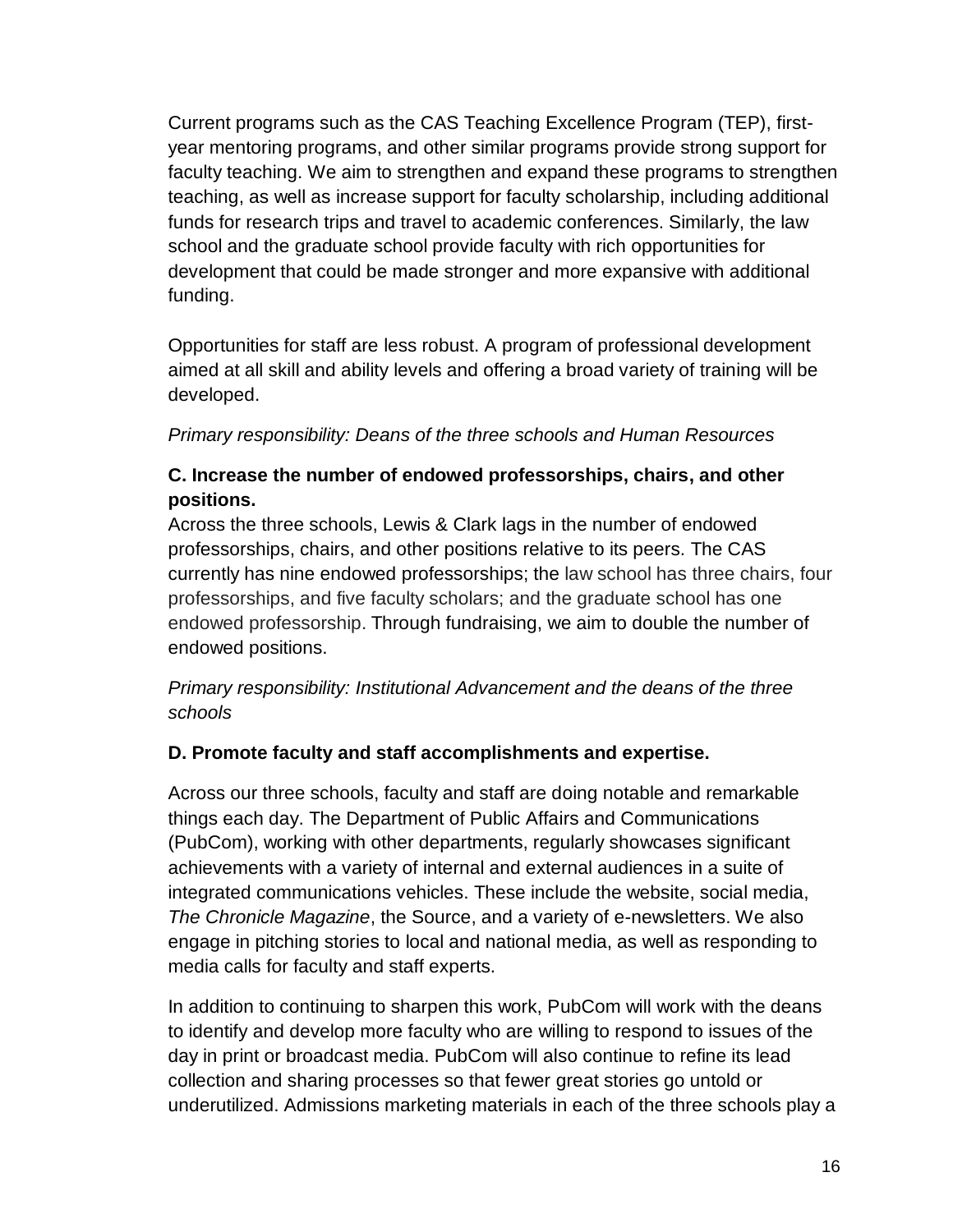strong role in getting the word out about the great things our faculty and staff are doing.

*Primary responsibility: Public Affairs and Communications and Institutional Advancement*

## **GOAL 6. COMPLETE A COMPREHENSIVE CAMPAIGN FOR CAPITAL PROJECTS, SCHOLARSHIPS, AND OTHER NEEDS.**

### **A. Raise at least \$155 million by 2024.**

We are embarking on our first comprehensive campaign in a generation. By raising \$155 million or more by 2024, we will better attract, enroll, and graduate students who will thrive at Lewis & Clark and beyond.

We are currently in the leadership phase of the campaign, which began in June 2017, has already raised more than \$34 million, and will run until approximately August 2020. During this time, we will hone our campaign goals, solicit lead gifts, and develop campaign branding and materials. The public phase of the campaign will commence once we have secured gift commitments for approximately 50 percent of the campaign goal. Based on industry standards, we anticipate that the public phase will begin on September 1, 2020. The campaign's scheduled completion date is May 31, 2024.

The overarching campaign goals and categories have been informed by the college's mission and core themes. They will include funding for a combination of scholarships (~\$50 million), facilities (~\$60 million), programmatic initiatives (~\$10 million), faculty support (~\$15 million), and current use annual fund (~\$20 million). Conversations with potential donors may lead to new fundraising opportunities.

In addition to providing us with much needed funds, success in this priority will create a new culture of philanthropy at Lewis & Clark, which will result in a sustained increase in donations, engagement, and other support from alumni, parents, prominent members of the greater Portland community, and others in the years and decades to come. This culture change will provide momentum and a baseline for future campaigns.

*Leadership responsibility: Institutional Advancement, with the support of the Board of Trustees, President, and deans*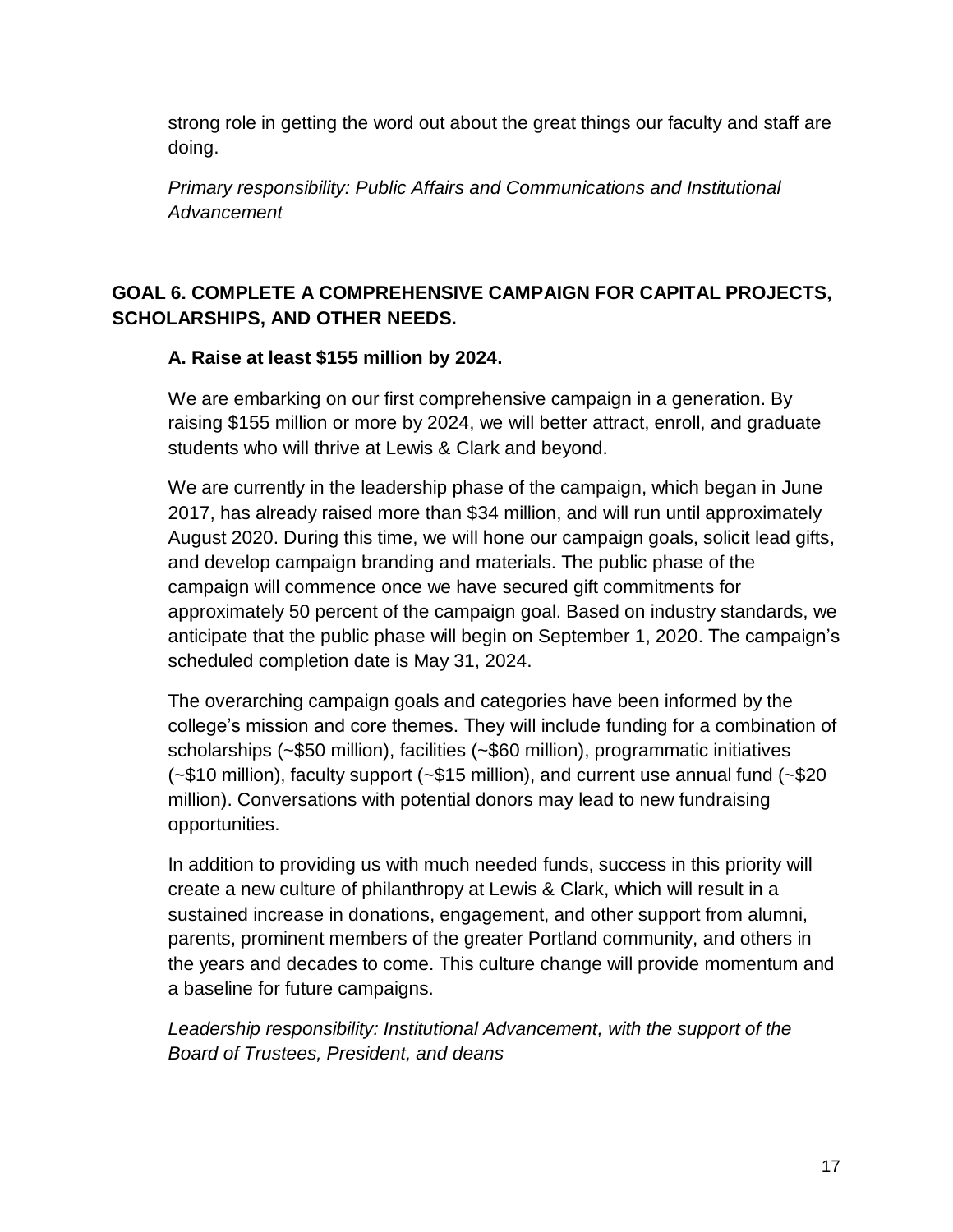### **B. Increase alumni engagement, including in student mentoring and philanthropy, raising College of Arts and Sciences alumni giving from 17 to 25 percent over the course of the campaign.**

Over the course of the campaign, we will proactively connect students with a supportive network of alumni and other constituents, emphasizing their future career success. We will develop and expand mentoring programs between alumni and students, and we will expand alumni and student participation in the current Pioneer Career Corps.

We will also raise the CAS alumni participation rate from 17 to 25 percent over the course of the campaign. We will focus on increasing both the use of alumni fundraising volunteers and also the number of alumni that give through annual and monthly recurring gifts. We will grow the Philanthropy Council in order to broaden its reach and increase alumni and parent giving participation. To grow donor loyalty, we will also continue to develop our monthly giving program and deploy the Cornerstone Challenge to secure annual recurring gifts. By increasing the number of alumni who give annually and monthly via credit card, we will reduce the churn of donors, redeploy resources, stabilize our renewal rate and increase the number of alumni donors overall. Combined, these strategies will allow us to achieve a renewal rate of 75 percent among CAS alumni and raise the overall CAS alumni participation rate to 25 percent.

*Leadership responsibility: Institutional Advancement, with the support of Student Life*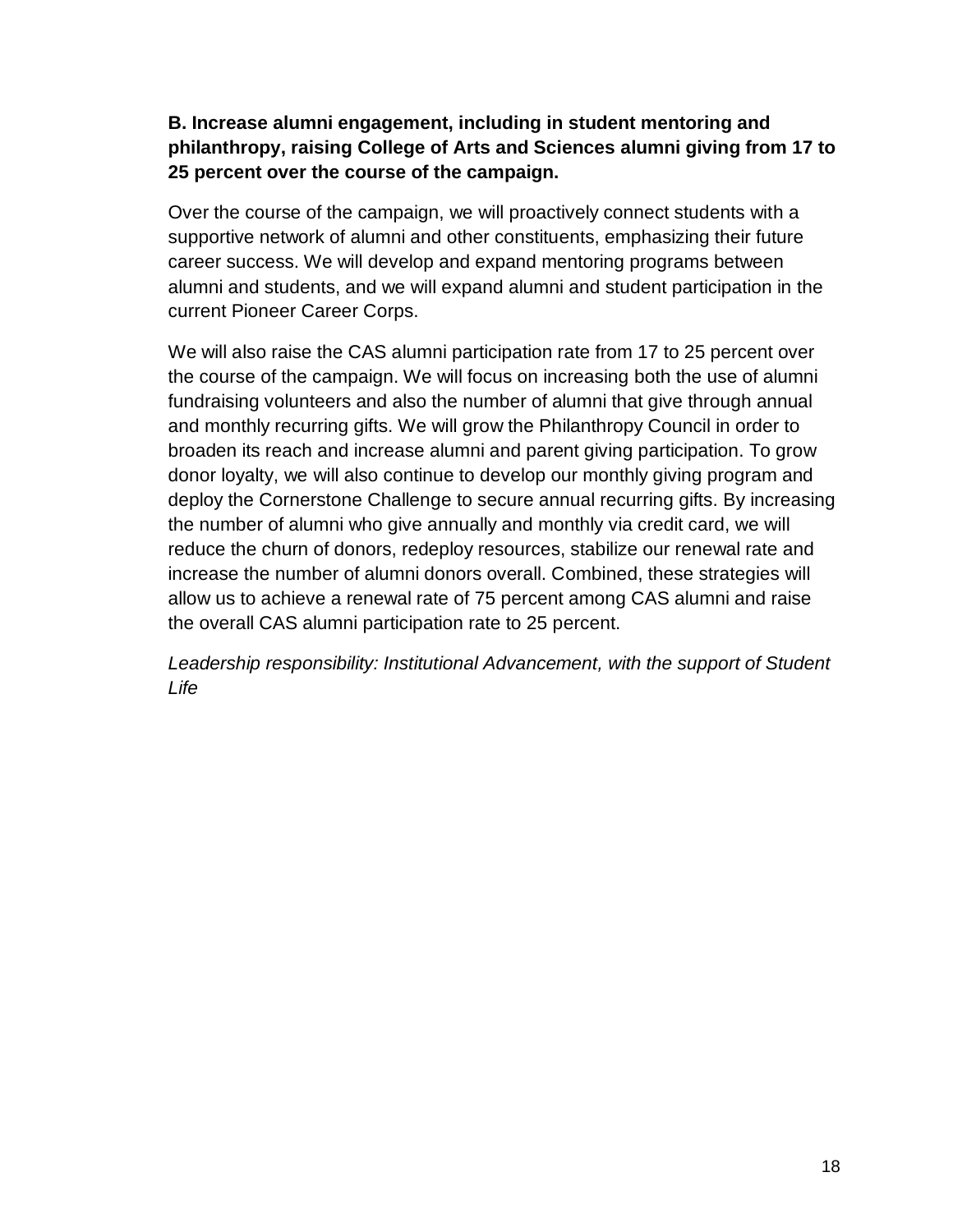### **Conclusion**

The creation of this strategic plan has been a broad-based community effort incorporating the input of hundreds of individuals. Our collective work has drawn on our history and taken into account our present situation. Implementation of the plan over the next six years, simultaneous with a fundraising campaign, will help us secure our longterm future.

No doubt some of the details of this overarching plan will evolve as strategic plans for the three schools and more are developed. But this plan provides the high-level guide for our success as a leading liberal arts college with outstanding professional schools. Having taken stock of our strengths, weaknesses, opportunities, and threats, I am optimistic. We will meet challenging times head on, and our second 150 years will be forward-looking and filled with achievement.

Having had the opportunity to engage deeply with the Lewis & Clark community over the past year, I know we are capable of even more great things, and I am excited to lead the way.

Wim Wiewel President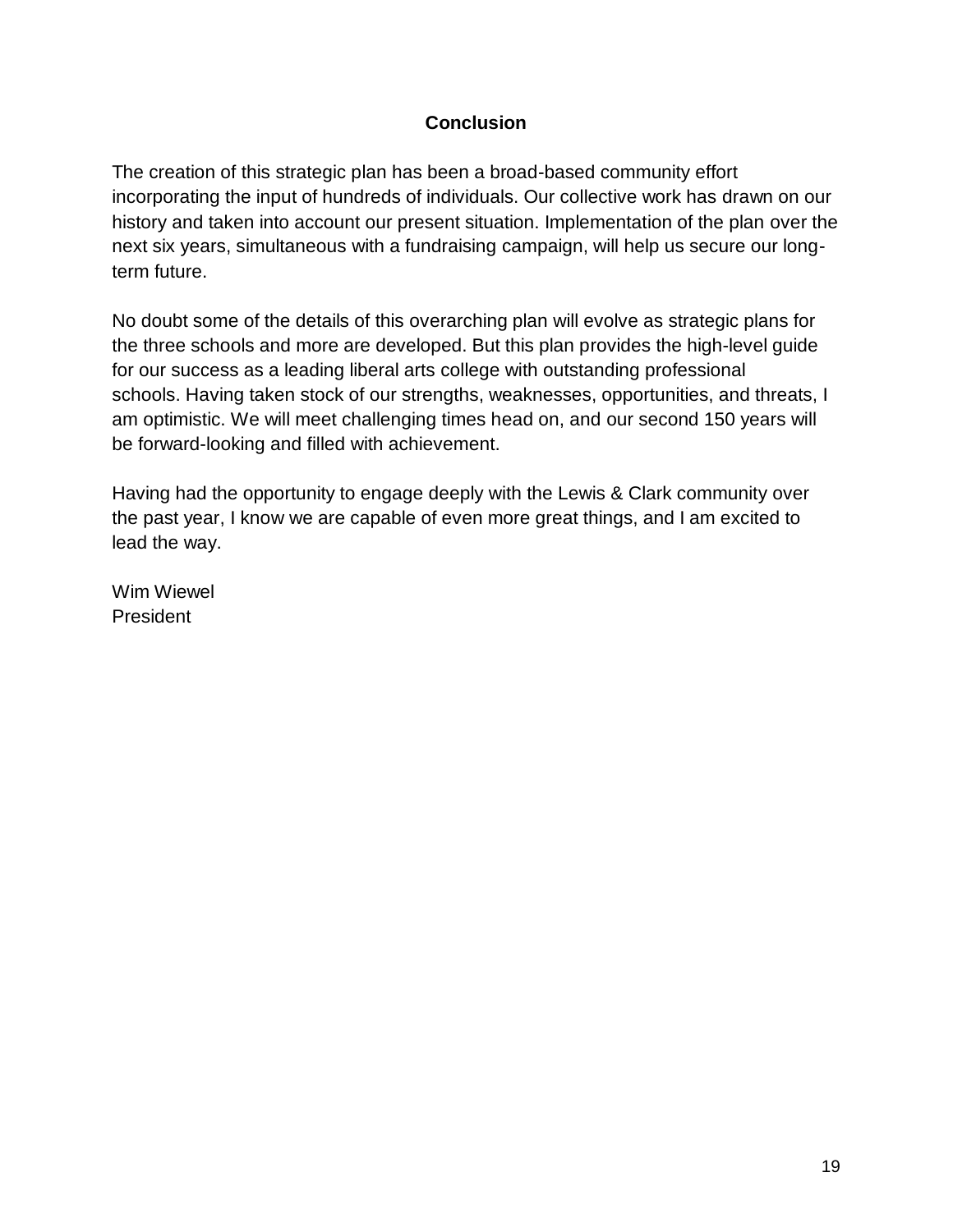### **APPENDIX**

#### **Process and Methodology**

#### *Fall 2017*

After surveying the work around identity and planning that has been done over the past decade, President Wiewel consulted with Board Chair Stephanie Fowler and Executive Council to develop an accelerated strategic planning process that started with the best from existing research and documents. Those documents include the following:

- Harvard Business Review vision exercise, drafted for and shared with the Board by David Ellis, May 2017
- Lewis & Clark Identity Statement and Goals drafted by the CAS faculty Subcommittee on General Education, 2017
- White Paper, "We Are Pioneers: The Case for Lewis & Clark," drafted for and shared with the Board in 2014
- The Journey Forward Strategic Plan, 2013
- Accreditation Core Themes, 2010
- Planning Task Force documents, 2006
- Lipman Hearne brand research, 2006

#### *December 2017*

At a retreat, Executive Council completed an institutional Strengths, Weaknesses, Opportunities, and Threats (SWOT) exercise facilitated by Coraggio Group.

#### *January 2018*

A survey was created and deployed in January 2018 for the Board of Trustees to give feedback on what had been identified in Executive Council's SWOT, as well as to a Vision, Purpose, and Values (VPV) statement drafted by President Wiewel and Executive Council.

#### *February 2018*

At the board meeting, the trustees gave additional feedback on the VPV and reacted to and ranked a list of Objectives and Priorities that had been drafted by Executive Council. Faculty, staff, and student leaders also took part in the SWOT and VPV survey. In addition to the quantitative data, these SWOT and VPV surveys yielded 38 pages of single-spaced, qualitative comments. Following the board meeting, a subcommittee of Trustee Romayne Levee and Executive Director of Public Affairs and Communications Joe Becker began to revise the VPV based on community feedback. Additionally, the draft objectives and priorities were sent to faculty and staff and student leadership groups in a ranking survey.

#### *April 2018*